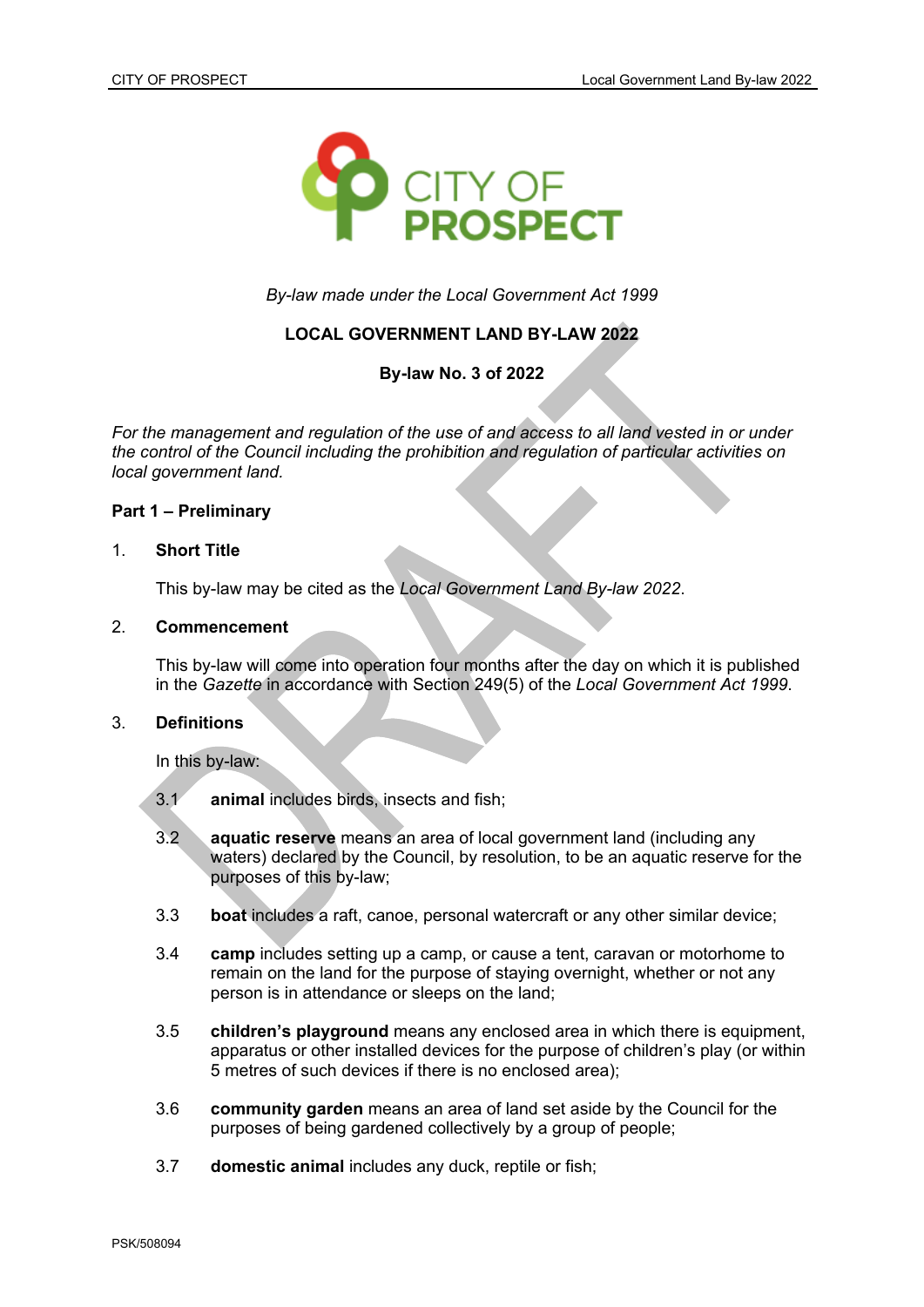### 3.8 **e-cigarette** means:

- 3.8.1 a device that is designed to generate or release an aerosol or vapour for inhalation by its user in a manner similar to the inhalation of smoke from an ignited tobacco product; or
- 3.8.2 a device of a kind resolved by the Council and notified by notice in the *Gazette* to be an e-cigarette;
- 3.9 **electoral matter** has the same meaning as in the *Electoral Act 1985* provided that such electoral matter is not capable of causing physical damage or injury to any person within its immediate vicinity;
- 3.10 **emergency worker** has the same meaning as in the *Road Traffic (Road Rules – Ancillary and Miscellaneous Provisions) Regulations 2014*;
- 3.11 **funeral ceremony** means a ceremony only (ie a memorial service) and does not include a burial;
- 3.12 **inflatable castle** includes a bouncy castle, jumping castle and any other inflatable structure used for recreational purposes;
- 3.13 **liquor** has the same meaning as defined in the *Liquor Licensing Act 1997*;
- 3.14 **local government land** has the same meaning as in the *Local Government Act 1999*, but does not include any road;
- 3.15 **model aircraft** includes a drone;
- 3.16 **open container** means a container which:
	- 3.16.1 after the contents thereof have been sealed at the time of manufacture and:
		- 3.16.1.1 being a bottle, has had its cap, cork or top removed (whether or not it has since been replaced);
		- 3.16.1.2 being a can, it has been opened or punctured;
		- 3.16.1.3 being a cask, has had its tap placed in a position to allow it to be used;
		- 3.16.1.4 being any form of container, it has been opened, broken, punctured or manipulated in such a way as to allow access to the contents thereof; or
	- 3.16.2 is a flask, glass or mug or other container used for drinking purposes;

#### 3.17 **personal watercraft** means a device that:

- 3.17.1 is propelled by a motor; and
- 3.17.2 has a fully enclosed hull; and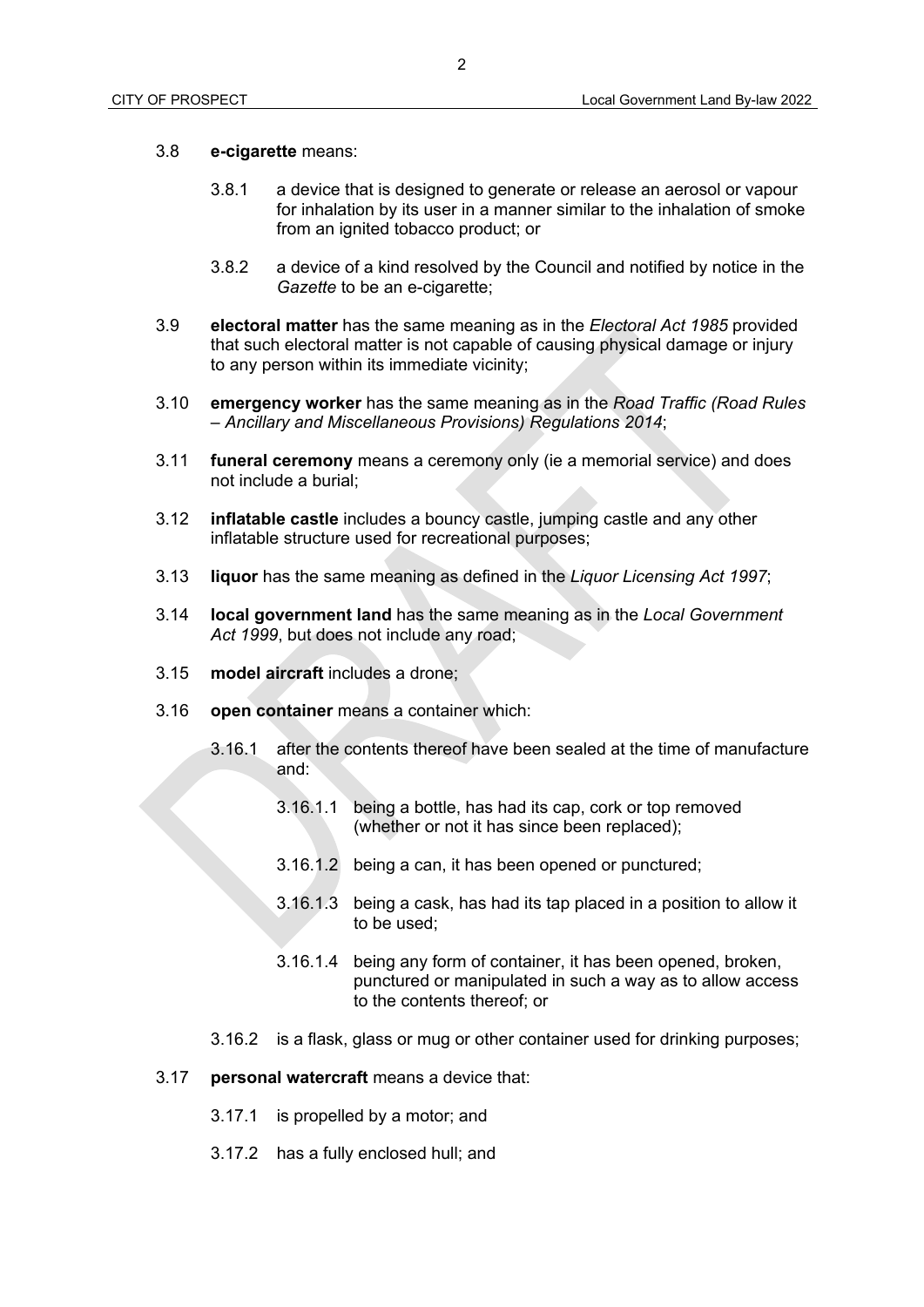- 3.17.3 is designed not to retain water if capsized; and
- 3.17.4 is designed to be operated by a person who sits astride, stands, or kneels on the device,

and includes the device commonly referred to as a jet ski;

- 3.18 **smoke** means:
	- 3.18.1 in relation to a tobacco product, smoke, hold, or otherwise have control over, an ignited tobacco product; or
	- 3.18.2 in relation to an e-cigarette, to inhale from, hold or otherwise have control over, an e-cigarette that is in use;
- 3.19 **traffic control device** has the same meaning as in the *Road Traffic Act 1961*;
- 3.20 **variable message sign** includes a permanent, portable or vehicle mounted electronic sign (except when the sign is used as a traffic control device);
- 3.21 **waters** means any body of water including a pond, lake, river, creek or wetlands under the care, control and management of Council;
- 3.22 **wheeled recreational device** has the same meaning as in the *Road Traffic Act 1961*.

#### **Part 2 – Management of Local Government Land**

### 4. **Activities Requiring Permission**

A person must not on any local government land, without the permission of Council:

#### 4.1 **Advertising & Signage**

- 4.1.1 display any sign for the purpose of commercial advertising;
- 4.1.2 erect, install, place or display a variable message sign;

# 4.2 **Aircraft**

subject to the *Civil Aviation Act 1988* (Cth), land or take off any aircraft on or from the land;

# 4.3 **Alteration to Local Government Land**

make an alteration to the land, including:

- 4.3.1 altering the construction or arrangement of the land to permit or facilitate access from an adjacent property; or
- 4.3.2 erecting or installing a structure (including pipes, wires, cables, pavers, fixtures, fittings and other objects) in, on, across, under or over the land; or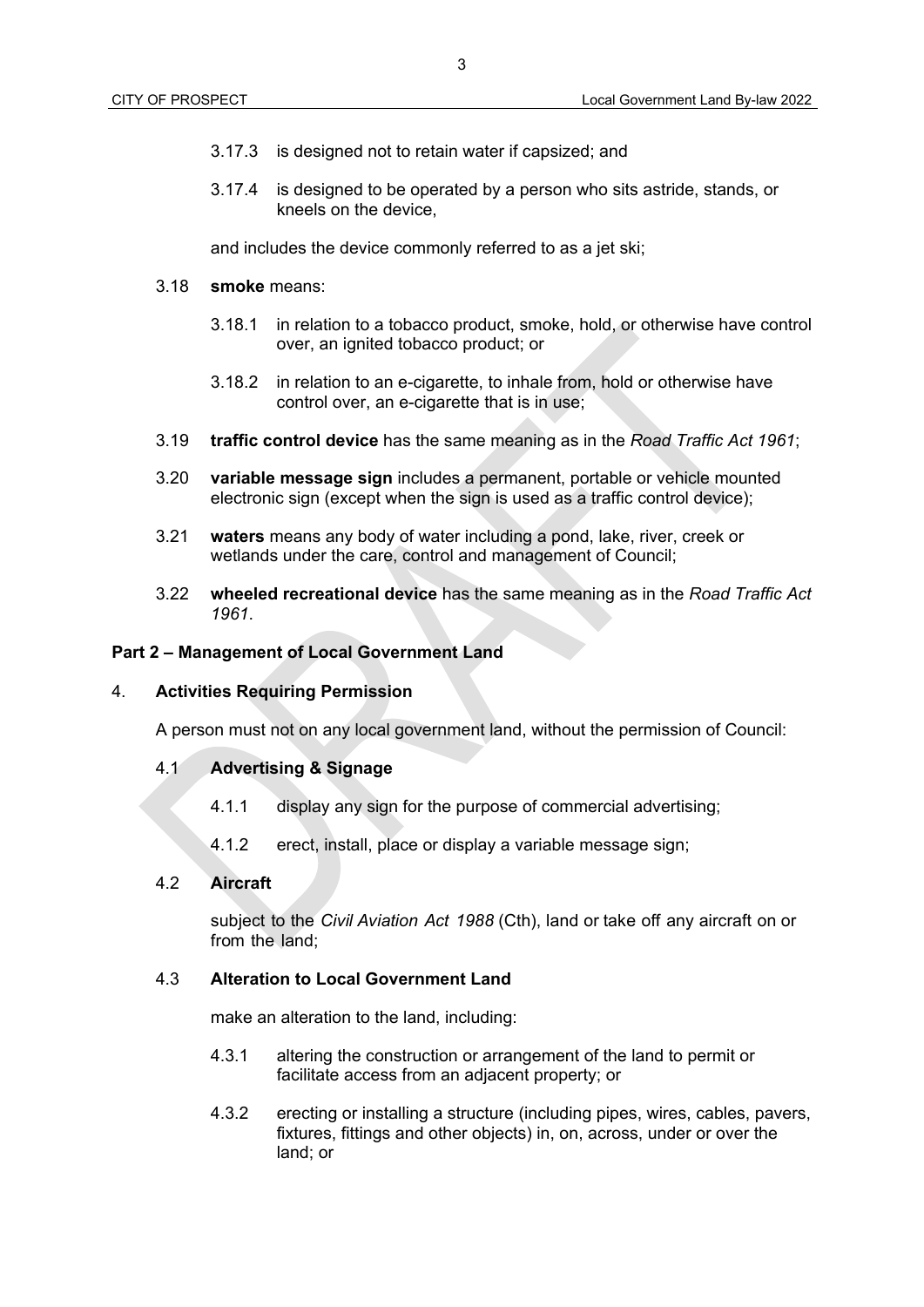- 4.3.3 changing or interfering with the construction, arrangement or materials of the land; or
- 4.3.4 changing, interfering with or removing a structure (including pipes, wires, cables, fixtures, fittings or other objects) associated with the land; or
- 4.3.5 planting a tree or other vegetation on the land, interfering with the vegetation on the land or removing vegetation from the land;

#### 4.4 **Amplification**

use an amplifier or other device whether mechanical or electrical for the purpose of amplifying sound;

#### 4.5 **Animals on local government land**

- 4.5.1 cause or allow any animal to stray onto, move over, graze or be left unattended;
- 4.5.2 cause or allow any animal under his or her control to enter, swim or bathe in any waters where the Council has, by resolution, determined this restriction will apply;
- 4.5.3 release or leave any domestic animal;

#### 4.6 **Attachments**

attach anything to a tree, plant, structure or fixture on local government land;

#### 4.7 **Bees**

place, or allow to remain, any bee hive;

#### 4.8 **Boats**

- 4.8.1 hire or offer for hire a boat, raft, pontoon or other watercraft;
- 4.8.2 launch or retrieve a boat, raft, pontoon, model boat or other watercraft to or from any waters to which the Council has resolved this subparagraph will apply;
- 4.8.3 propel, float or otherwise use any boat, raft, pontoon, model boat or other watercraft on any waters to which the Council has resolved this subparagraph will apply;

### 4.9 **Bridge Jumping**

jump from or dive from a bridge;

#### 4.10 **Buoys etc.**

place any buoy, cable, chain, hawser, rope or net in or across any waters;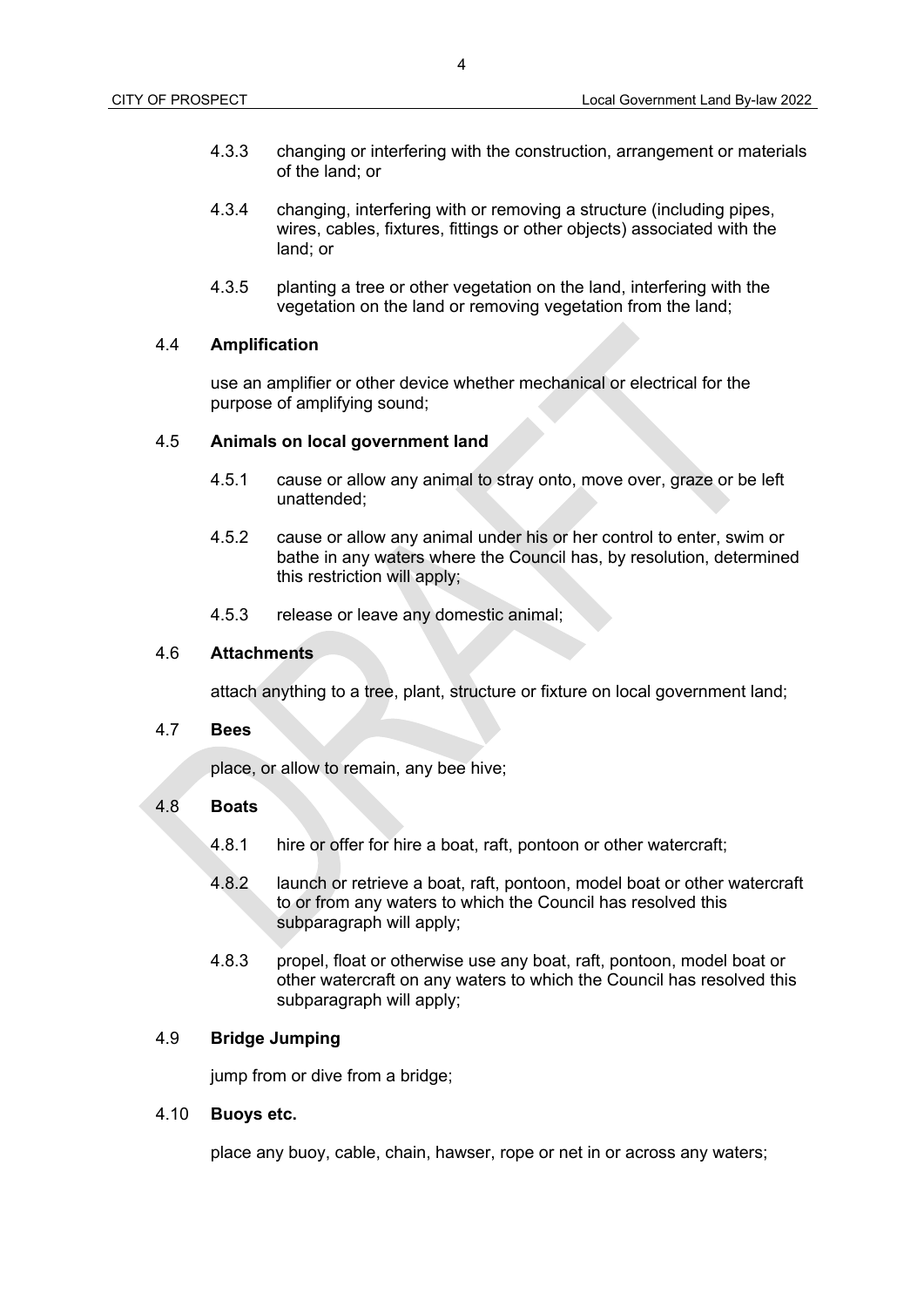### 4.11 **Buildings & Structures**

- 4.11.1 erect or install a building;
- 4.11.2 use a building or structure other than for its intended purpose;

# 4.12 **Camping**

- 4.12.1 erect any tent or other structure of calico, canvas, plastic or similar material as a place of habitation;
- 4.12.2 camp or sleep overnight;

except where a sign or signs erected by the Council indicate that camping on the land is permitted or where the person is in a caravan park (the proprietor of which has been given permission to operate the caravan park on that land);

### 4.13 **Cemeteries**

Comprising a cemetery:

- 4.13.1 bury or inter any human or animal remains;
- 4.13.2 erect any memorial;

### 4.14 **Closed lands**

enter or remain on any part of the land:

- 4.14.1 at any time during which the Council has declared that it shall be closed to the public, and which is indicated by a sign to that effect; or
- 4.14.2 where the land is enclosed with fences and/or walls and gates, at any time when the gates have been closed and locked; or
- 4.14.3 where admission charges are payable, without paying those charges;

### 4.15 **Distribution**

give out or distribute to any bystander or passer-by any handbill, book, notice, or other printed matter;

# 4.16 **Donations**

ask for or receive or indicate that he or she desires a donation of money or any other thing;

### 4.17 **Fires**

light any fire except:

4.17.1 in a place provided by the Council for that purpose; or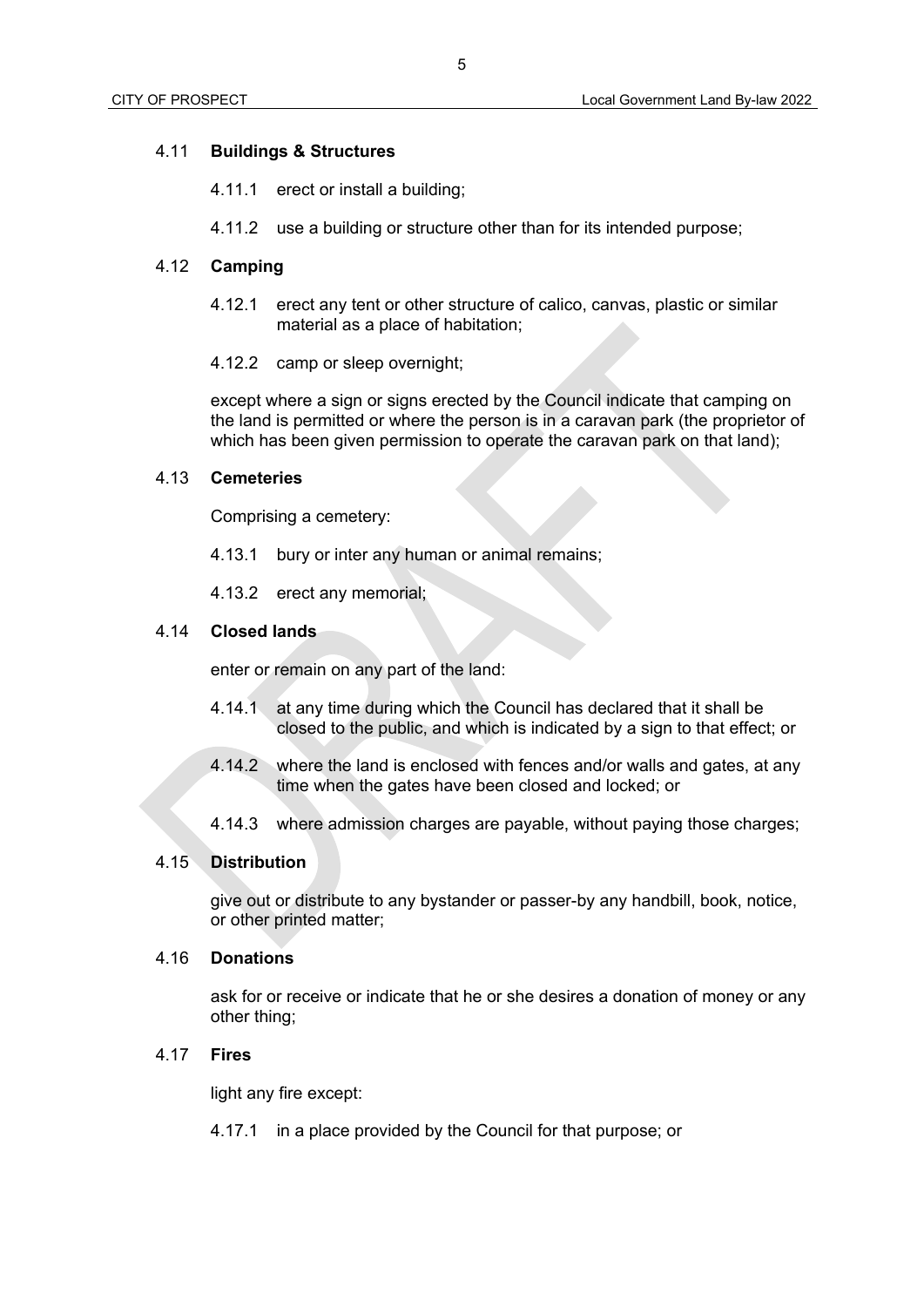- 4.17.2 in a portable barbeque, as long as the barbeque is used in an area that is clear of flammable material for a distance of at least four metres; and
- 4.17.3 in accordance with the *Fire and Emergency Services Act 2005*;

#### 4.18 **Fireworks**

discharge any fireworks;

#### 4.19 **Fishing**

- 4.19.1 fish in any waters on local government land to which the Council has resolved this subparagraph shall apply; or
- 4.19.2 fish from any bridge or other structure on local government land to which the Council has resolved this subparagraph shall apply;

#### 4.20 **Flora fauna and other living things**

subject to the *Native Vegetation Act 1991* and the *National Parks and Wildlife Act 1972*:

- 4.20.1 except in a community garden, damage, pick, or interfere with any plant, fungi or lichen thereon; or
- 4.20.2 tease, remove or cause harm to any animal or bird or the eggs or young of any animal or bird or aquatic creature;
- 4.20.3 use, possess or have control of any device for the purpose of killing or capturing any animal or bird;

### 4.21 **Funerals and scattering ashes**

conduct or participate in a funeral ceremony, or scatter ashes on land to which the Council has resolved this subparagraph will apply;

#### 4.22 **Golf**

play or practice golf on any land to which the Council has resolved this subparagraph will apply;

### 4.23 **Lighting**

- 4.23.1 use or operate any fixed floodlight;
- 4.23.2 use or operate any portable floodlight between sunrise and sunset on land to which this subparagraph applies;

# 4.24 **Model aircraft and cars**

- 4.24.1 subject to the *Civil Aviation Act 1988*, fly or operate a model aircraft;
- 4.24.2 operate a model car;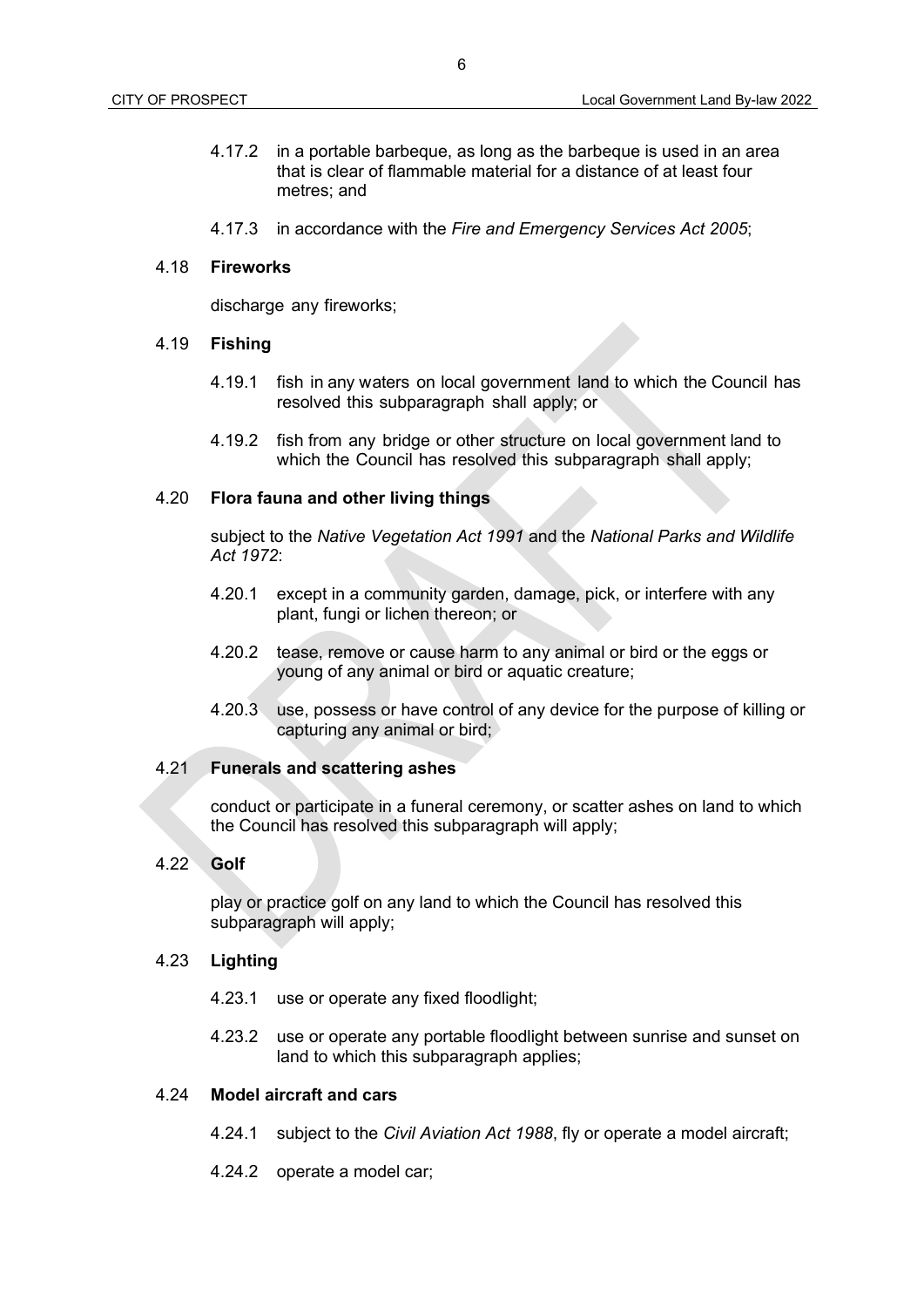### 4.25 **No liquor**

- 4.25.1 consume, carry or be in possession or charge of any liquor on any local government land to which the Council has resolved this subparagraph will apply (provided the land constitutes a park or reserve);
- 4.25.2 excepting sealed containers, consume, carry or be in possession or charge of any liquor in an open container on any local government land to which the Council has resolved this subparagraph will apply (provided the land constitutes a park or reserve);

#### 4.26 **Obstructions**

obstruct:

- 4.26.1 any path or cycle track;
- 4.26.2 any door, entrance, stairway or aisle on any building; or
- 4.26.3 any gate or entrance to the land;

#### 4.27 **Picking of fruit, nuts or berries**

except in any community garden, pick fruit, nuts, seeds or berries from any plant;

#### 4.28 **Playing Area**

use or occupy any playing area:

- 4.28.1 in such a manner as is likely to or does damage the surface of the playing area and/or infrastructure (above or below ground level);
- 4.28.2 in any manner contrary to the purpose for which the playing area was intended to be used or occupied; or
- 4.28.3 contrary to the directions of the Council made by resolution and indicated on a sign displayed adjacent to the playing area;

## 4.29 **Preaching and Canvassing**

preach, canvass, harangue or otherwise solicit for religious purposes except on any land or part thereof where the Council has, by resolution, determined this restriction shall not apply;

### 4.30 **Public Exhibitions and Displays**

- 4.30.1 sing, busk or play a musical instrument for the apparent purpose of either entertaining others or receiving money;
- 4.30.2 conduct or hold any concert, festival, show, public gathering, circus, performance or any other similar activity;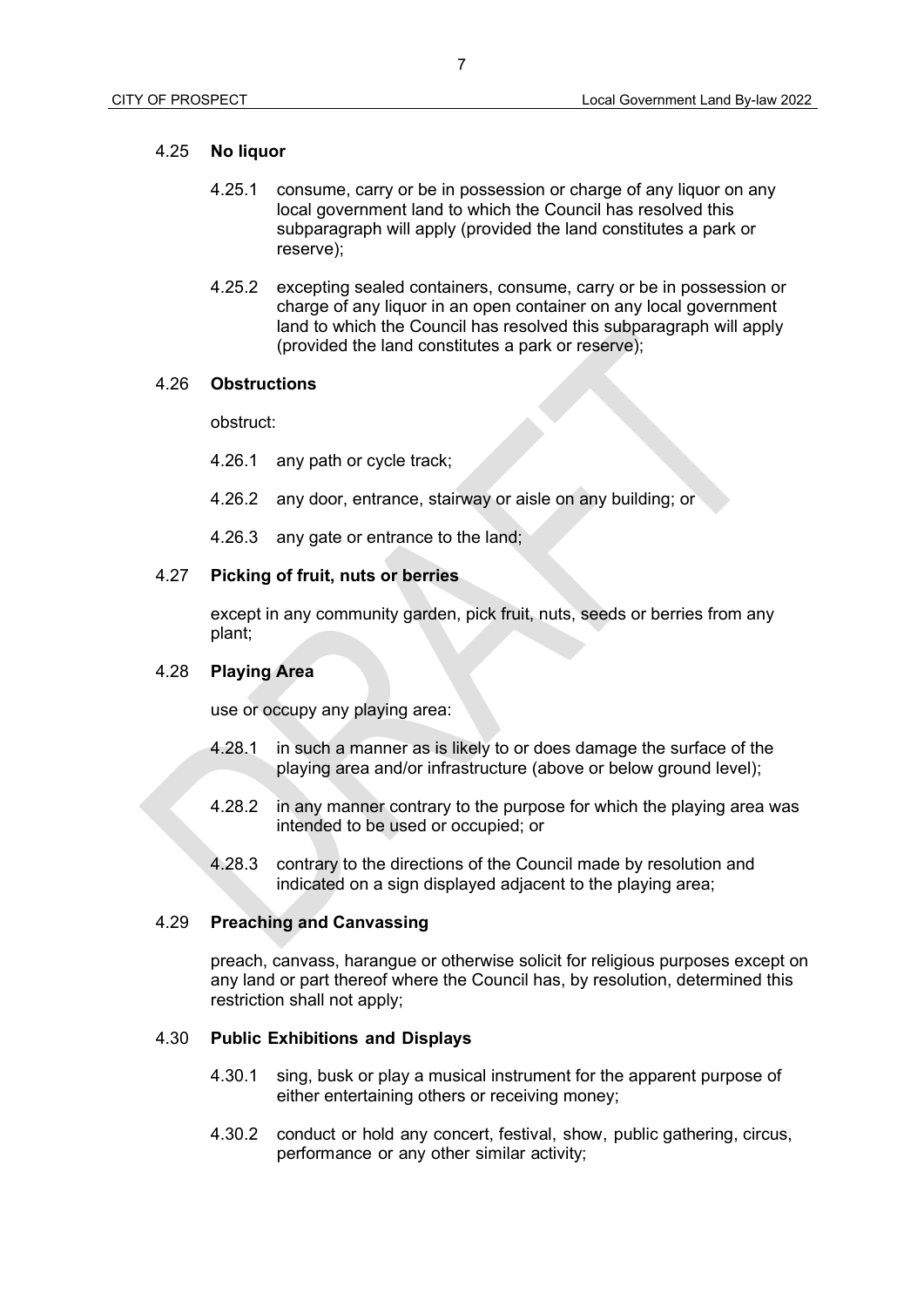- 4.30.3 erect or inflate any inflatable castle;
- 4.30.4 cause any public exhibitions or displays;

#### 4.31 **Pontoons**

install or maintain a pontoon, fixed floating jetty, or other jetty;

# 4.32 **Removing**

carry away or remove any earth, rocks, minerals, plant material (dead or living), animal remains (including shells and fossils) or any part of the land;

#### 4.33 **Selling**

sell anything or display anything for sale;

### 4.34 **Swimming**

swim, bathe or enter any waters to which the Council has resolved this subparagraph will apply;

# 4.35 **Vehicles**

- 4.35.1 drive or propel a motor vehicle thereon, unless on an area or road constructed or set aside by the Council for the parking or travelling of motor vehicles;
- 4.35.2 except on an area properly constructed for the purpose, promote, organise or take part in any race, test or trial of any kind in which motor vehicles, motor cycles, motor scooters or bicycles take part;

# 4.36 **Weddings**

conduct or participate in a marriage ceremony on land to which the Council has resolved this subparagraph will apply;

### 4.37 **Working on vehicles**

perform the work of repairing, washing, painting, panel beating or other work of any nature on or to any vehicle, except for running repairs in the case of breakdown.

# 5. **Prohibited Activities**

A person must not, on any local government land:

#### 5.1 **Animals**

5.1.1 cause or allow any animal to enter, swim, bathe or remain in any waters to the inconvenience, annoyance or danger of any other person bathing or swimming;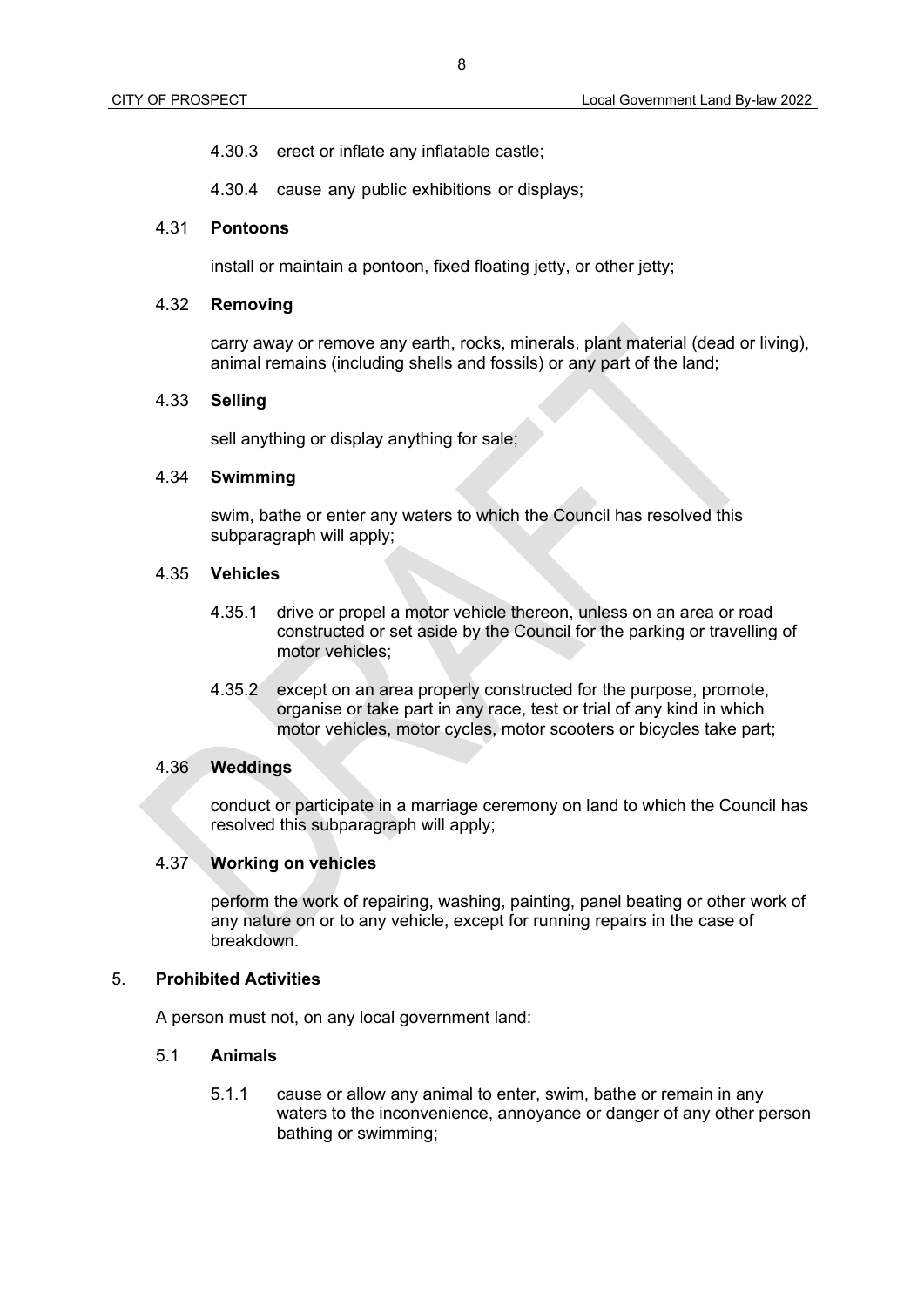5.1.2 cause or allow an animal in that persons control, charge or ownership to damage Council property;

### 5.2 **Annoyances**

unreasonably annoy or interfere with any other person's use of the land by making a noise or creating a disturbance that has not been authorised by the Council;

#### 5.3 **Children's playgrounds**

use any device, equipment or apparatus installed in a children's playground if that person is of or over the age indicated by sign or notice as the age limit for using such equipment, apparatus or other installed device;

#### 5.4 **Interference with Permitted Use**

interrupt, disrupt or interfere with any other person's use of local government land which is permitted or for which permission has been granted;

# 5.5 **Playing games**

- 5.5.1 play or practice a game in any area where a sign indicates that the game is prohibited;
- 5.5.2 promote, organise or take part in any organised athletic sport in any area to which the Council has resolved this subparagraph will apply;
- 5.5.3 play any organised competition sport, as distinct from organised social play, in any area to which the Council has resolved this subparagraph will apply;

### 5.6 **Smoking**

smoke:

- 5.6.1 in any building or part of any building; or
- 5.6.2 on any local government land;

to which the Council has resolved this subparagraph will apply;

# 5.7 **Toilets**

in any public convenience:

- 5.7.1 urinate other than in a urinal or pan or defecate other than in a pan provided for that purpose;
- 5.7.2 smoke tobacco or any other substance;
- 5.7.3 deposit anything in a pan, urinal or drain which is likely to cause a blockage;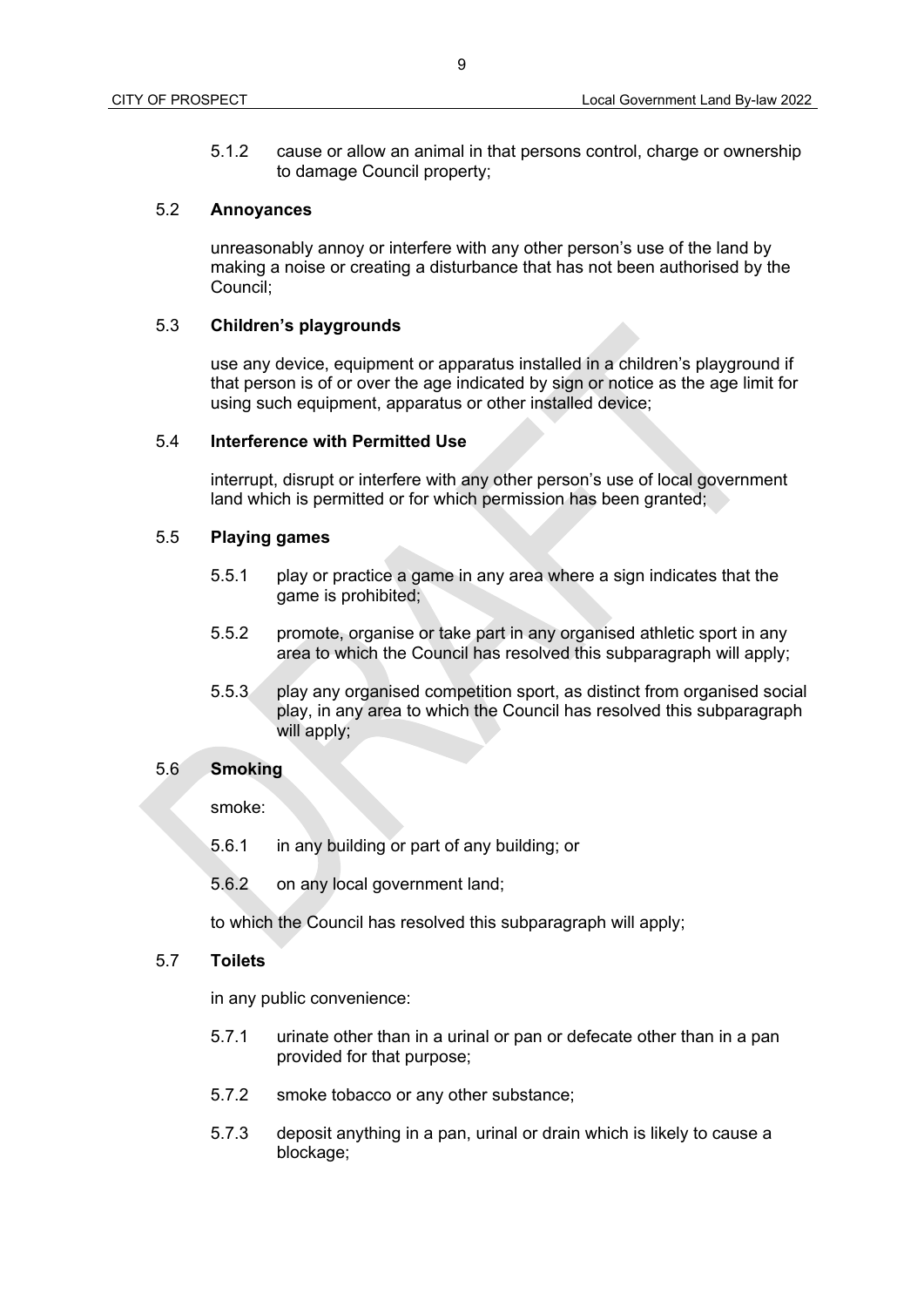5.7.4 use it for a purpose for which it was not designed or constructed;

# 5.8 **Use of equipment**

use any item of equipment or property belonging to the Council other than in the manner and for the purpose for which it was designed or set aside;

# 5.9 **Wheeled Recreational Devices**

subject to the *Road Traffic Act 1961* and the *Local Government Act 1999*, ride a wheeled recreational device on any local government land to which the Council has resolved this subparagraph will apply.

### **Part 3 – Miscellaneous**

### 6. **Directions**

A person must comply with any reasonable direction or request from an authorised person relating to:

- 6.1 that person's use of the land;
- 6.2 that person's conduct and behaviour on the land;
- 6.3 that person's safety on the land;
- 6.4 the safety and enjoyment of the land by other persons.

# 7. **Removal of Animals and Exclusion of Persons**

- 7.1 If any animal is found on local government land in breach of this by-law:
	- 7.1.1 any person in charge of the animal shall forthwith remove it from that land on the request of an authorised person; and
	- 7.1.2 any authorised person may remove any animal from the land if the person fails to comply with the request, or if no person is in charge of the animal.
- 7.2 An authorised person may direct any person who is considered to be committing, or has committed, a breach of this by-law to leave local government land.

# 8. **Exemptions**

- 8.1 The restrictions in this by-law do not apply to any Police Officer, Council Officer or Council employee acting in the course and within the scope of that person's normal duties, or to a contractor while performing work for the Council and while acting under the supervision of a Council Officer, or to an emergency worker performing emergency duties.
- 8.2 The restrictions in paragraph 4.3.2, 4.6, 4.15, 4.29, 4.30.1, 4.30.2 and 4.30.4 of this by-law do not apply to: